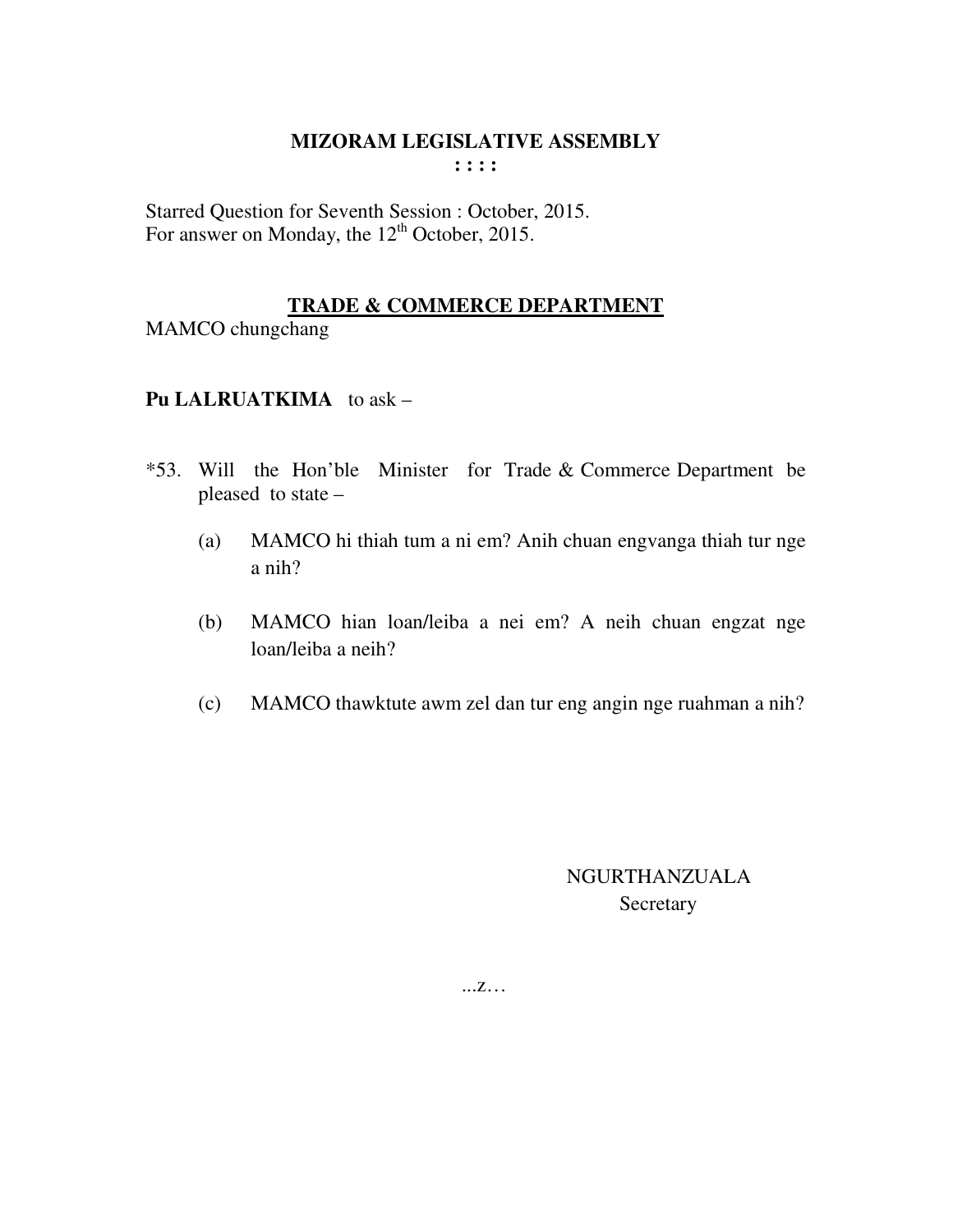Starred Question for Seventh Session : October, 2015. For answer on Monday, the  $12<sup>th</sup>$  October 2015.

#### **SOCIAL WELFARE DEPARTMENT**

Anganwadi In chhia chungchang.

# **Pu R.L. PIANMAWIA** to ask -

\*54. Will the Hon'ble Minister for Social Welfare Department be pleased to state-

Anganwadi In chhia thawmthat emaw sak thatna tur sum hmuh a ni em ?

NGURTHANZUALA Secretary.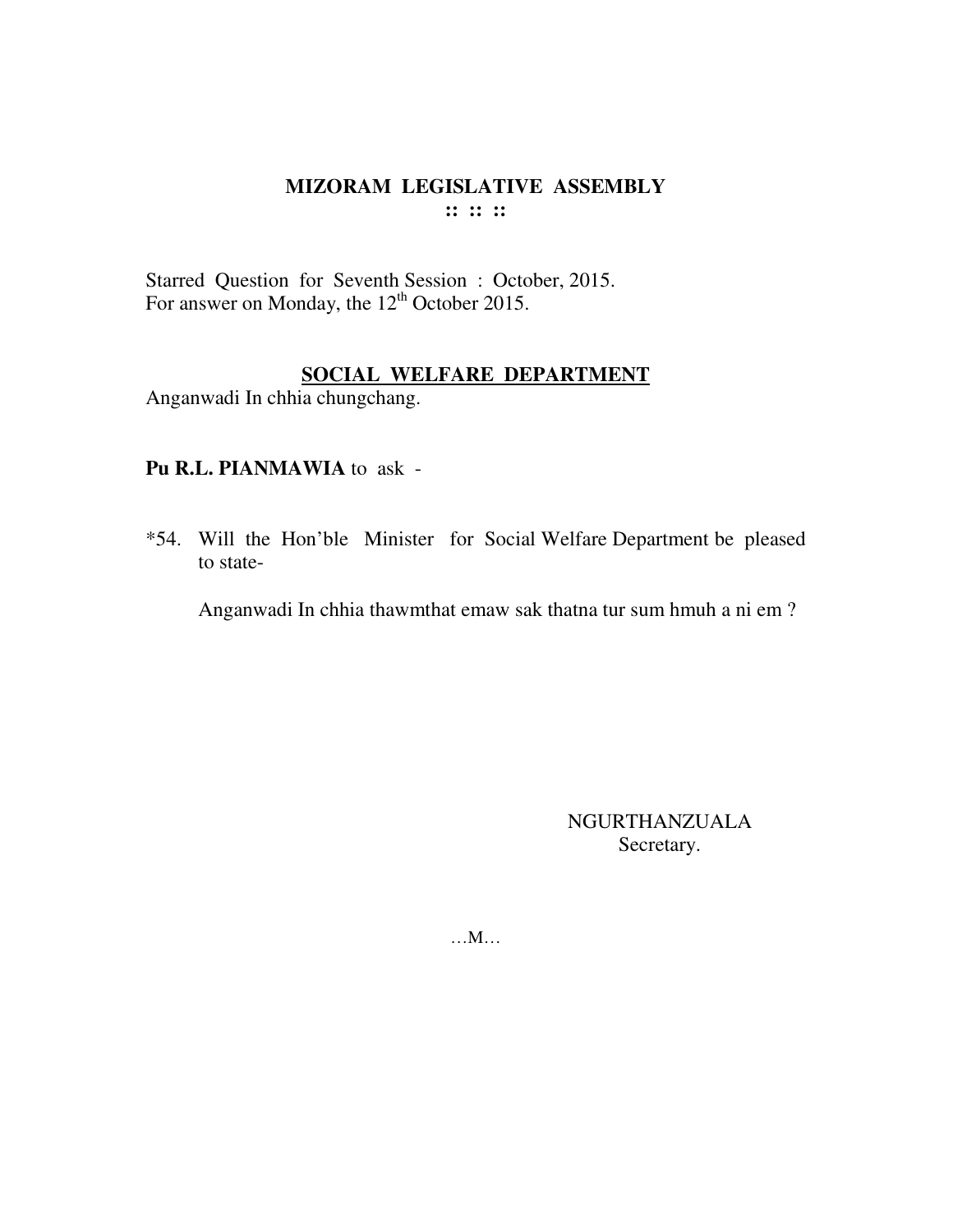Starred Question for Seventh Session : October, 2015 For answer on Monday, the  $12<sup>th</sup>$  October, 2015

#### **FISHERIES DEPARTMENT**

Cage Culture chungchang.

#### **Dr. K. BEICHHUA** to ask –

- \*55. Will the Hon'ble Minister for Fisheries Department be pleased to state –
	- (a) Fisheries Department-in a Serlui Tuikhuah a Cage Culture a siam ang hi Mizoram hmun dangah siam tum a hmalakna a awm em ?
	- (b) Awm ta se, khawi hmunah te nge ni ang ?

 NGURTHANZUALA Secretary.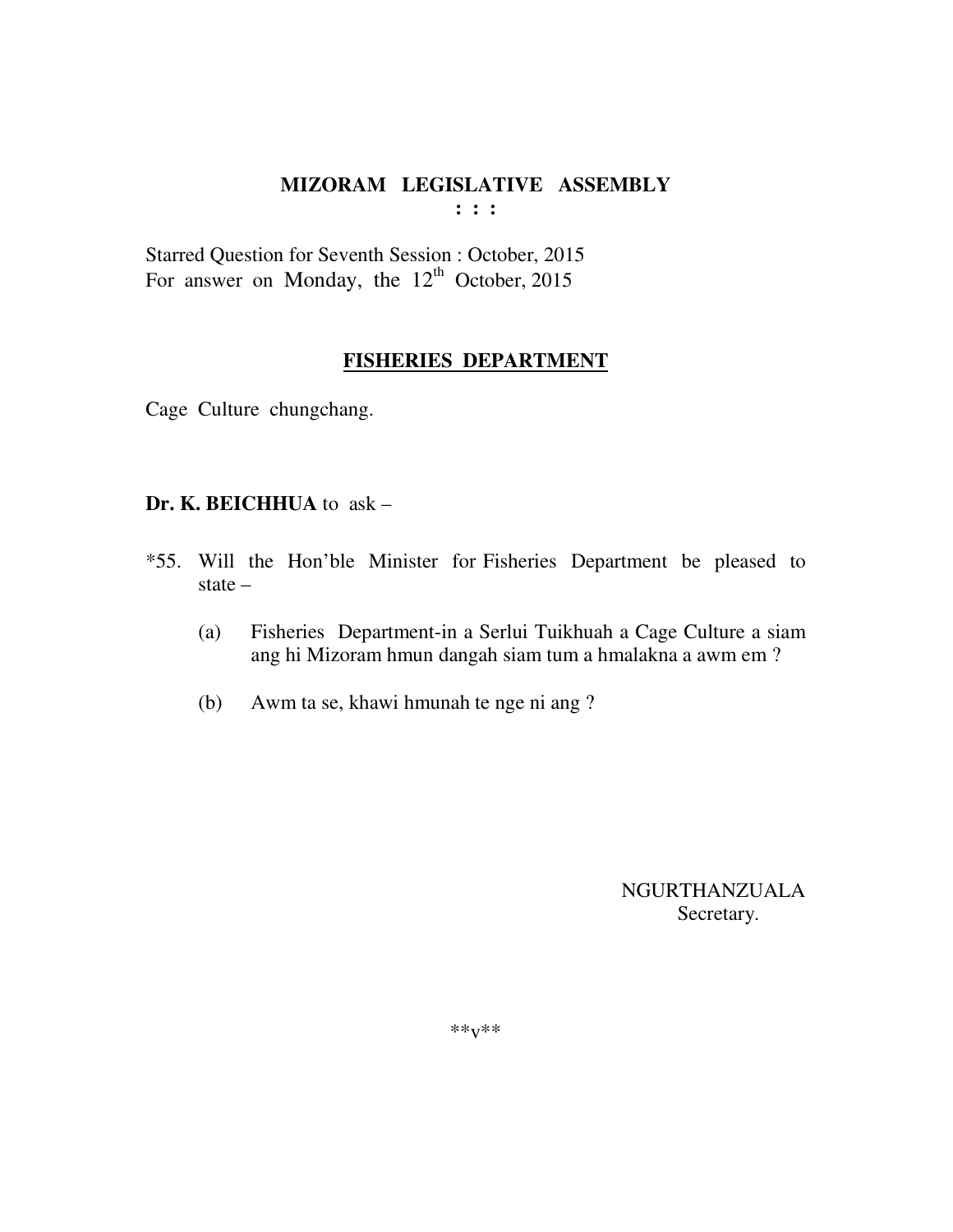Starred Question for Seventh Session : October, 2015. For answer on Monday, the  $12<sup>th</sup>$  October, 2015.

## **URBAN DEVELOPMENT & POVERTY ALLEVIATION DEPARTMENT**

Motor Parking hmun tur lei chungchang.

## **Dr. K. BEICHHUA** to ask –

- \*56. Will the Hon'ble Minister for Urban Development & Poverty Alleviation Department be pleased to state –
	- a) Zodin cinema hall hlui building hi motor parking siam nana lei tumna a awm em?
	- b) Awm ta se cheng engzatnge man nge ni ang?
	- c) Tunge he building neitu hi?

NGURTHANZUALA **Secretary**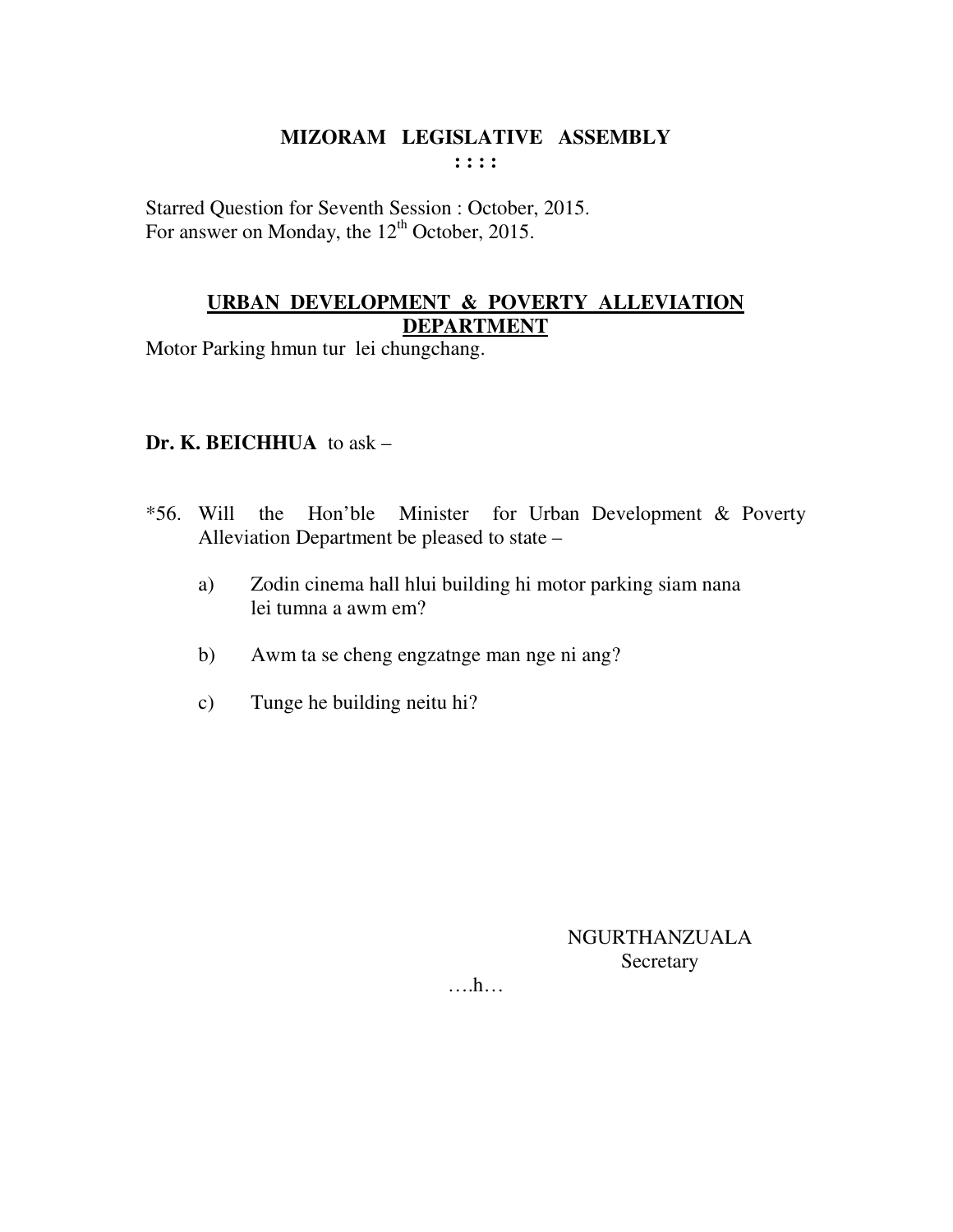Starred Question for Seventh Session : October, 2015. For answer on Monday, the 12<sup>th</sup> October, 2015.

## **HOME DEPARTMENT**

Ex-Gratia leh Compensation ground chungchang.

**Pu LALRUATKIMA**  $\vert$  to ask – **Dr. K. BEICHHUA**   $\Box$ 

- \*57. Will the Hon'ble Minister for Home Department be pleased to state –
	- a) Zokhawthiang daia HPC D ten MLA te leh Police an lambunna a Police nun chan te kha Ex-gratia, Compassionate ground, etc. pek an ni tawh em ?
	- b) Pek an nih tawh chuan Ex-gratia etc hi engzat theuh nge pek an nih a, Compassionate ground in tuten nge hamthatna dawng ?
	- c) Police duty a kal hel ho lo do let tute kha lawman pek an ni em ? Pek an nih chuan eng lawman nge pek an nih a, engtik ah nge pek an nih ?
	- d) 28/3/2015 a Zokhawthiang dai a MLA te lambunna a Police pathum nunna chante hnenah sorkarin zangnadawmna a pe em?

NGURTHANZUALA **Secretary**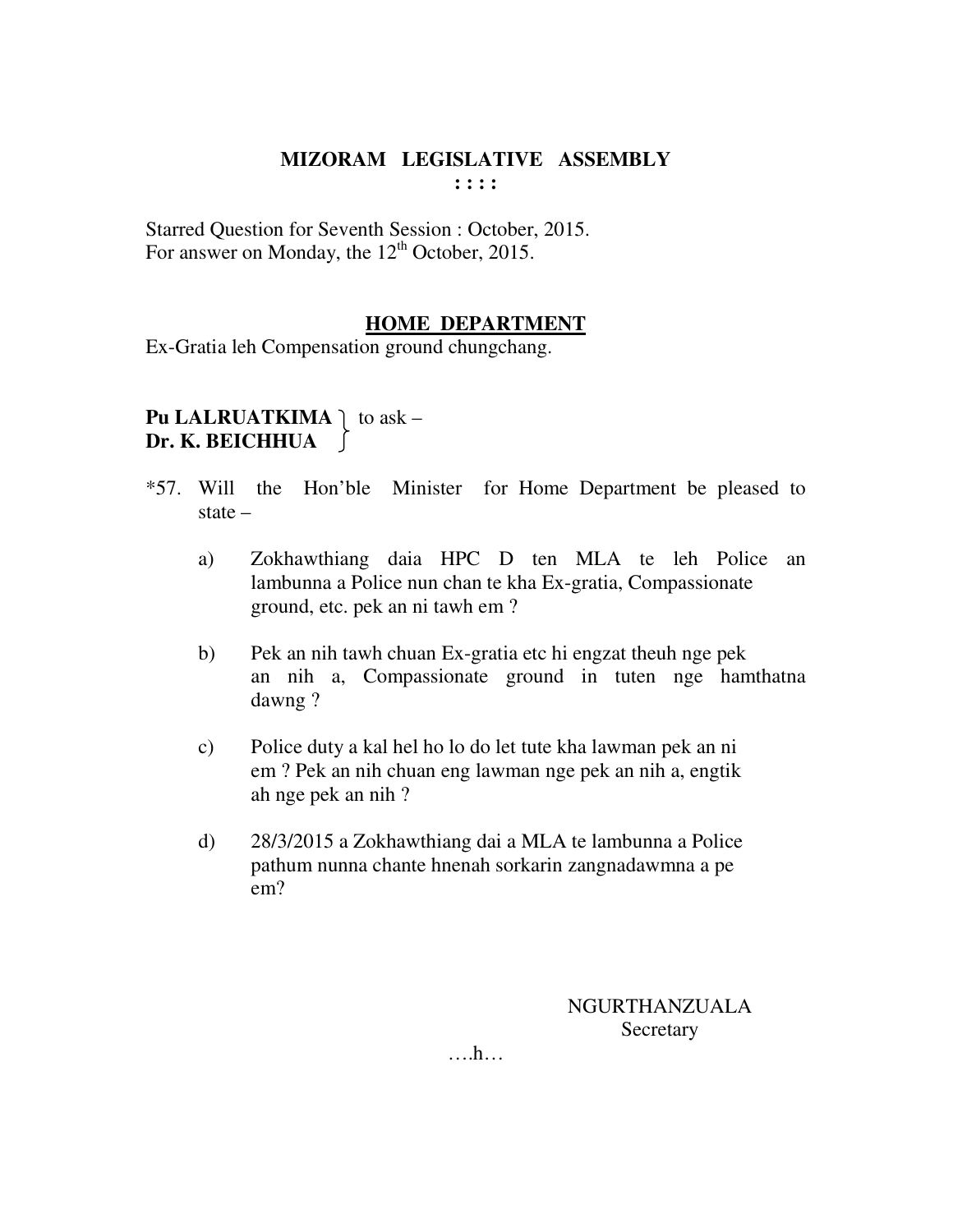**: : :** 

Starred Question for Seventh Session : October, 2015. For answer on Monday, the 12<sup>th</sup> October, 2015.

#### **HOME DEPARTMENT**

Border Fencing chungchang.

**Pu. K. SANGTHUAMA** to ask –

\*58. Will the Hon'ble Minister for Home Department be please to state –

Mamit District a Indo - Bangladesh Border Fencing Social Infrastructure khaw 4 (Four) chhungkaw (Family) 1447 tan a  $\bar{\tau}$ 14,29,94,000/- sanctioned tawh hi vawiin thleng a la pek loh hi eng nge a chhan ?

> NGURTHANZUALA **Secretary**

\*\*\*R\*\*\*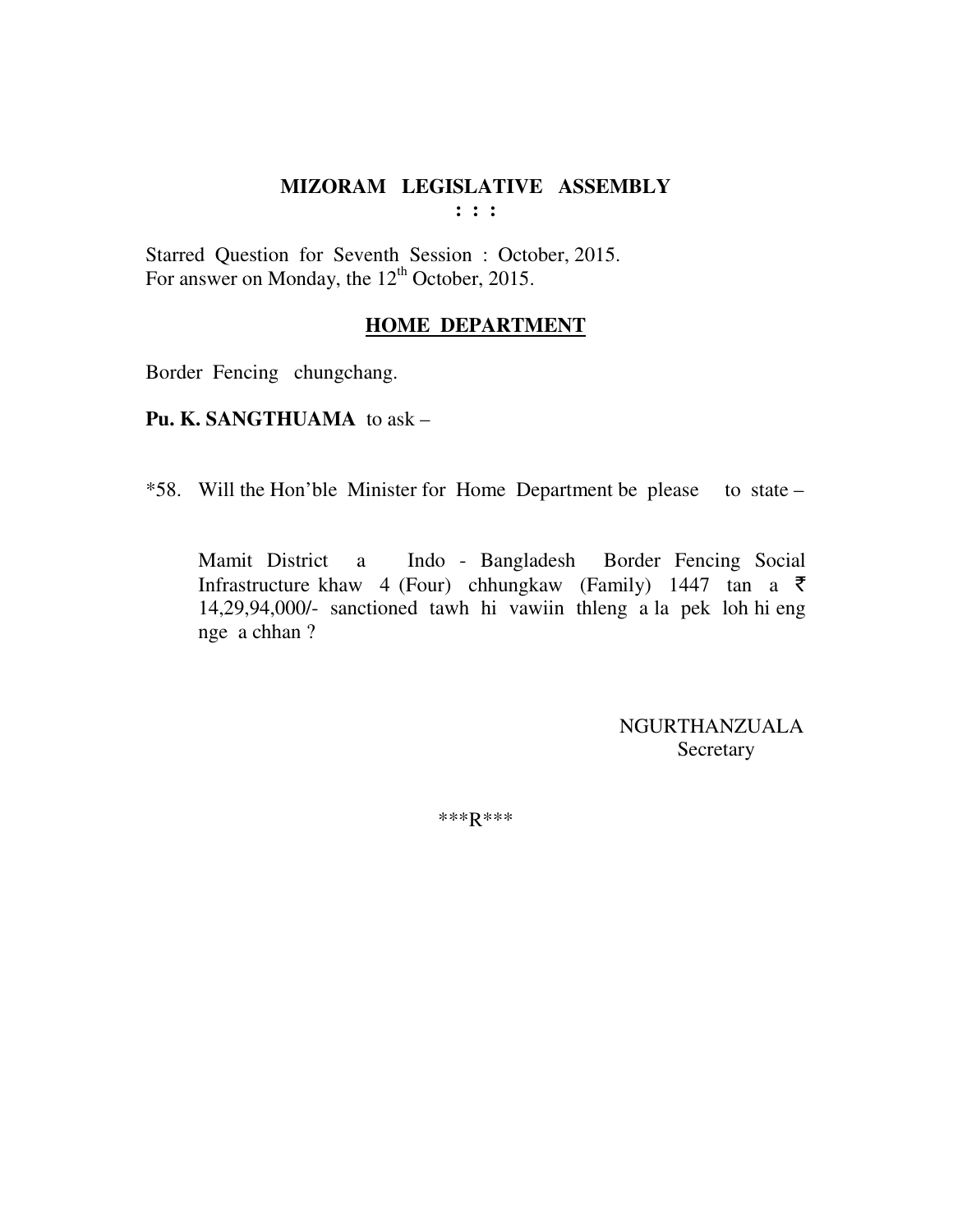Starred Question for Seventh Session : October, 2015. For answer on Monday, the  $12<sup>th</sup>$  October, 2015.

## **TOURISM DEPARTMENT**

Trekking route siam chungchang

#### **Er. LALRINAWMA** to ask –

- \*59. Will the Hon'ble Minister for Tourism Department be pleased to state –
	- (a) Tun dinhmunah Mizoram hmun engzatah nge trekking route siam tura hma lak a nih?
	- (b) Estimate engzat te nge an nih?

 NGURTHANZUALA Secretary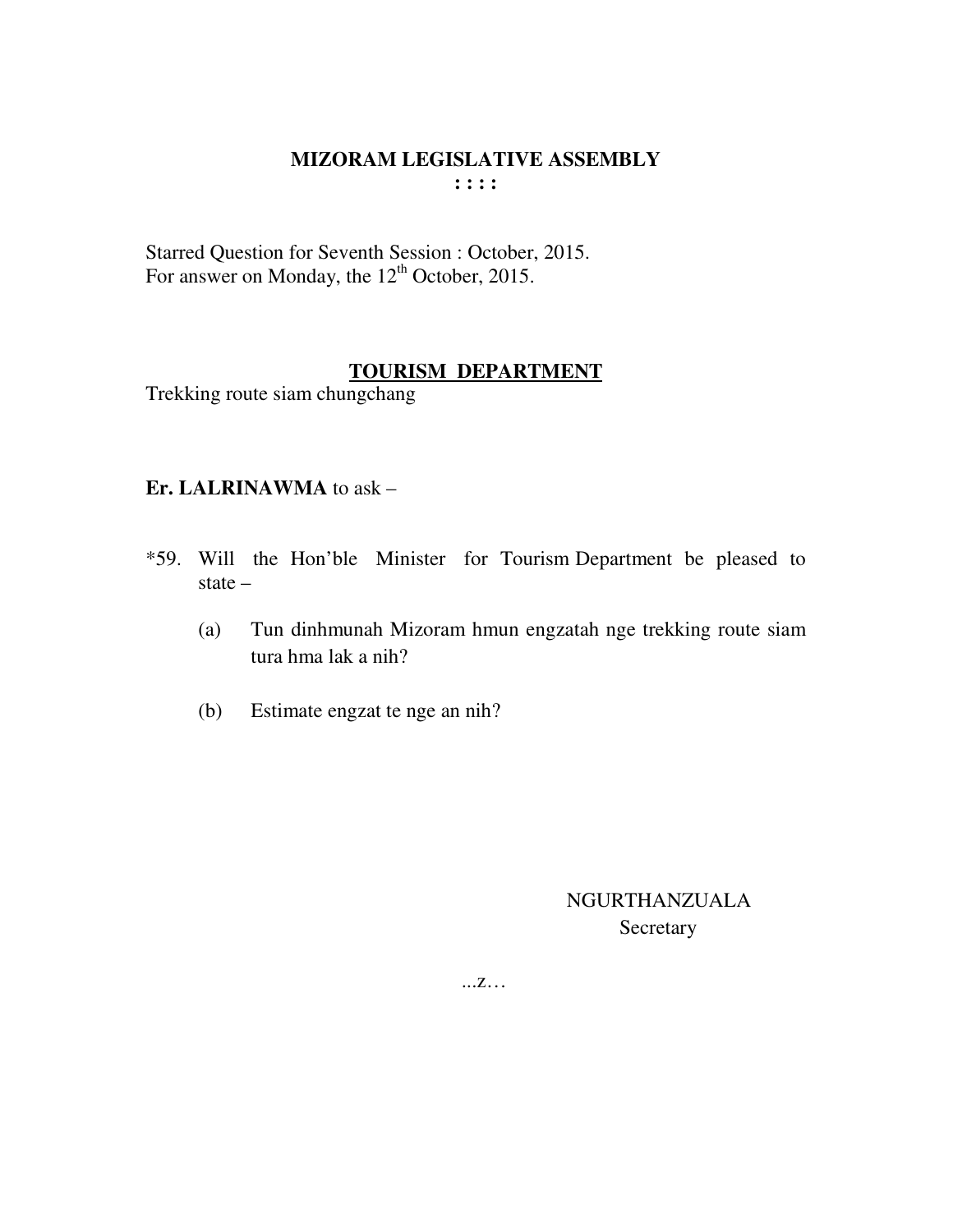Starred Question for Seventh Session : October, 2015. For answer on Monday, the  $6<sup>th</sup>$  October, 2015.

#### **TRADE & COMMERCE DEPARTMENT**

New Market main building Aizawl chungchang.

#### **Er. LALRINAWMA** to ask –

- \*60. Will the Hon'ble Minister for Trade & Commerce Department be pleased to state –
	- a) Tun dinhmunah New Market Aizawl main building (old) hi sak that tumna a awm em ?
	- b) DPR te siam a ni tawh em ? Siam lo ni ta se, project cost cheng engzatnge ?
	- c) Tun dinhmunah New market Aizawl huam chhunga Trade & Commerce Department hnuaia 'Seat' te hi grade a then tumna a awm em ?
	- d) Heng seat-te hi tender tumna a awm em ?

NGURTHANZUALA Secretary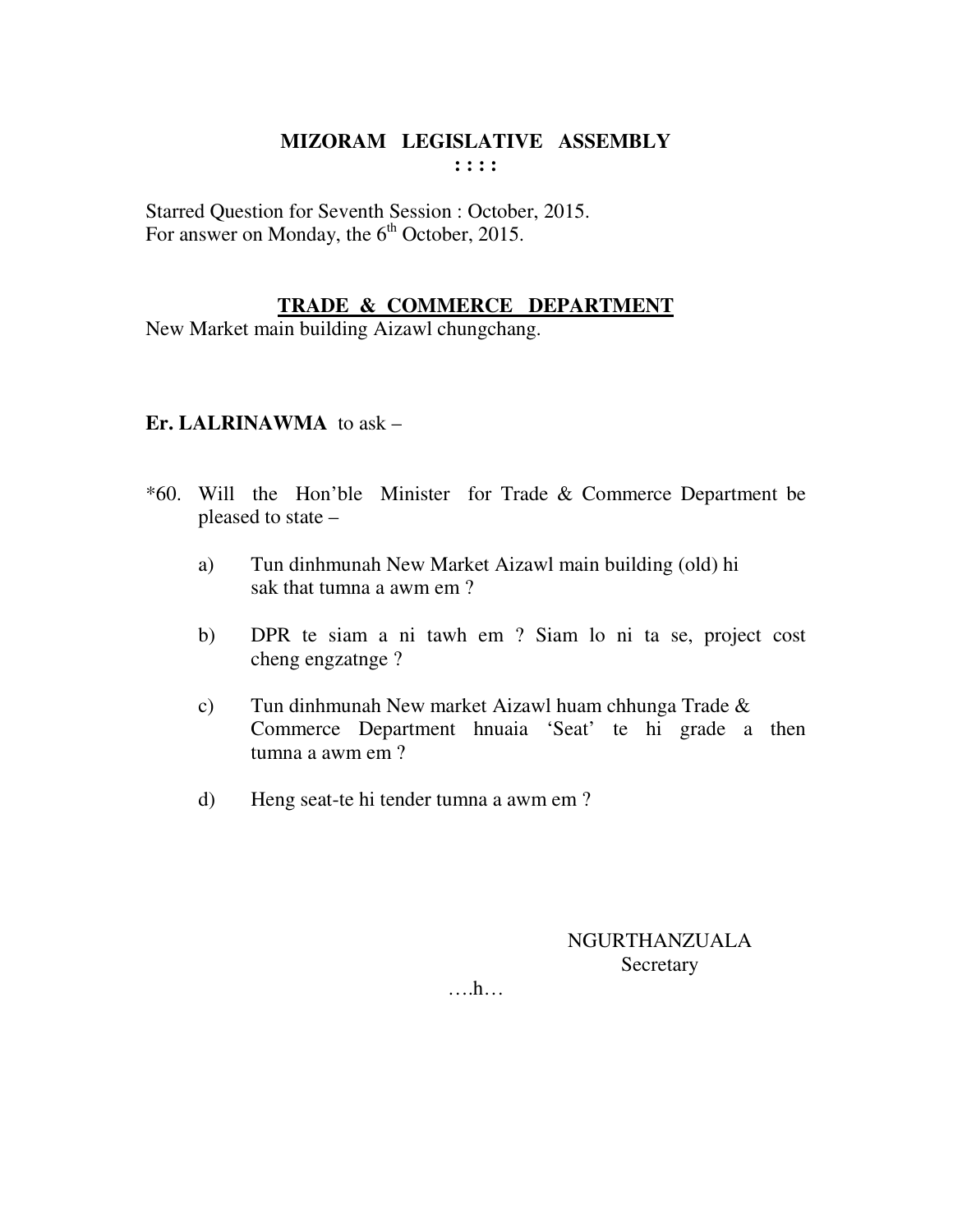Starred Question for Seventh Session : October, 2015. For answer on Monday, the 12<sup>th</sup> October, 2015.

#### **URBAN DEVELOPMENT & POVERTY ALLEVIATION DEPARTMENT**

Institutional Development Consultancy chungchang.

# **Pu LALTHANLIANA** to ask –

- \*61. Will the Hon'ble Minister for Urban Development & Poverty Alleviation Department be pleased to state –
	- a) Mizoram sorkarin Aizawl Municipal Council kal phung tur duang tura a rawih Institutional Development Consultancy (IDC) hi engtik kum atanga rawih tan nge an nih ?
	- b) Engtik hun thleng a rawih tur nge an nih ?
	- c) An hnathawh tur atana ruahman chin hi an thawk zo tawh em ?
	- d) Thawk zo tawh ni ta se, hman theih an ni tawh em ? Engtik atangin nge hman an nih dawn ?
	- e) La thawk zo lo ni ta se, engzat percentage vel nge hmabak an la neih ?

NGURTHANZUALA **Secretary**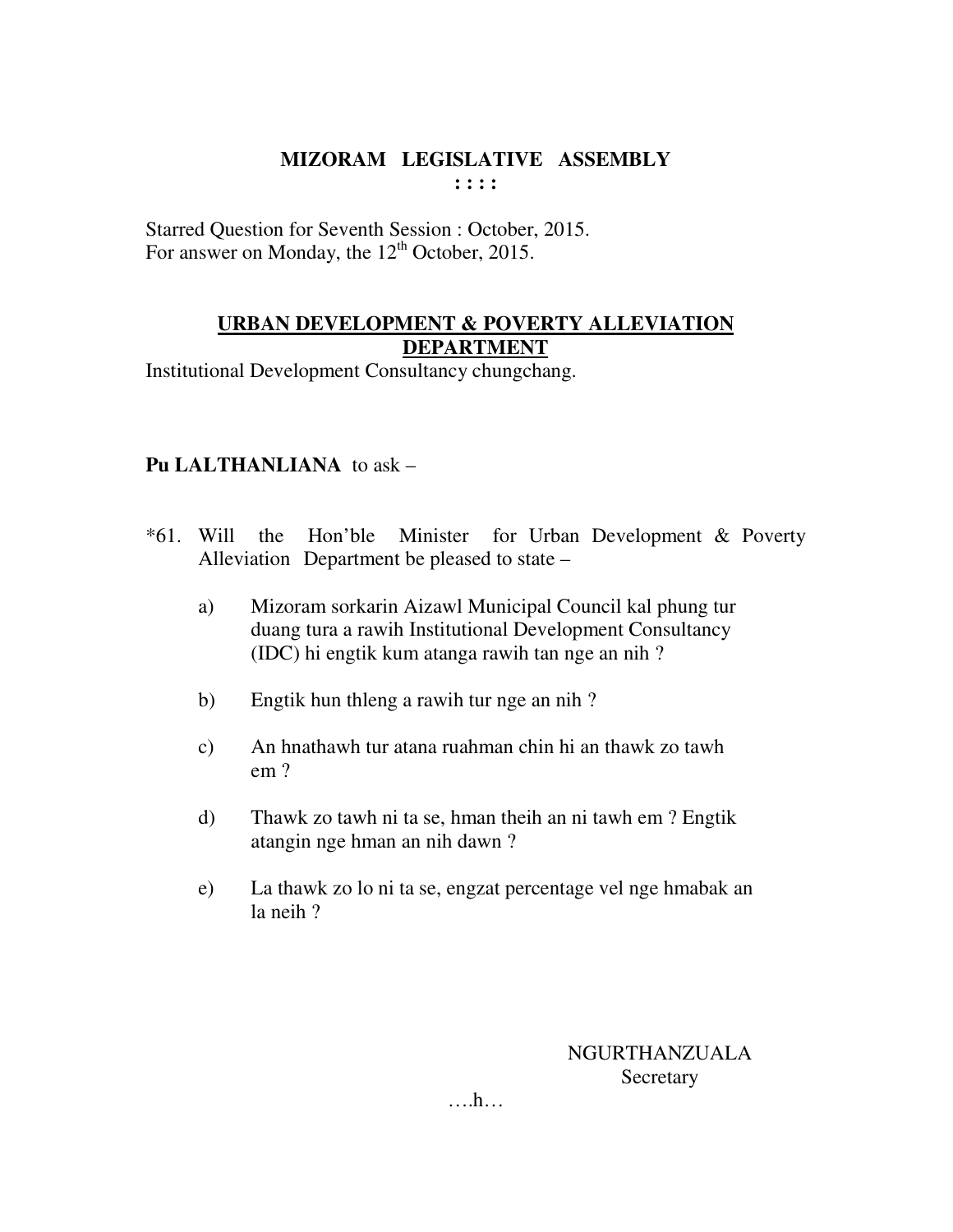Starred Question for Seventh Session : October, 2015. For answer on Monday, the 12<sup>th</sup> October, 2015.

#### **SOCIAL WELFARE DEPARTMENT**

Old Age Pension chungchang

#### **Pu K.SANGTHUAMA** to ask –

- \*62. Will the Hon'ble Minister for Social Welfare Department be pleased to state –
	- (a) Tar pension dawng engzat nge awm?
	- (b) Mi pakhat tan engzat nge pek a nih?
	- (c) Central sorkar-in engzat nge a pek a, state sorkar-in engzat nge a tum ve?
	- (d) Thla engzat nge bat sak an nih?
	- (e) Kum khatah engzat nge pawisa pek an nih?

# NGURTHANZUALA **Secretary**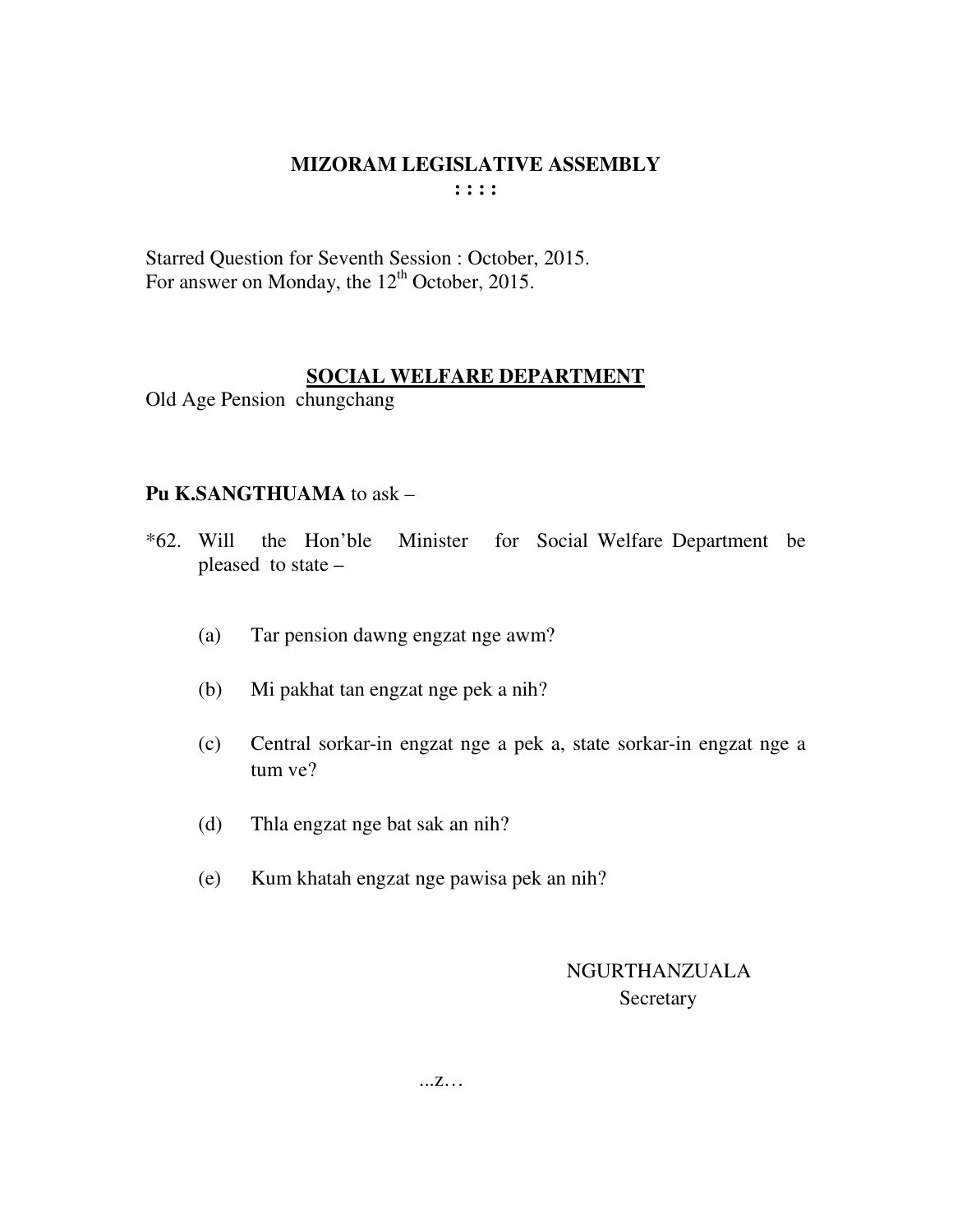Starred Question for Seventh Session : October, 2015. For answer on Monday, the 12<sup>th</sup> October, 2015.

## **SOCIAL WELFARE DEPARTMENT**

Rualban lote chungchang.

## **Dr. K. BEICHHUA** to ask –

- \*63. Will the Hon'ble Minister for Social Welfare Department be pleased to state –
	- a) Mizoramah hian Rualbanlote tan hnalaknaah chanvo hranpa siamsak an ni em ?
	- b) Nei ta se engzat percent nge ?
	- c) Rualbanlo, a bikin, bengngawng, kebul, banbul leh zeng te tan Social Welfare hian Bengdar, Ke lem, Ban lem, Kut lem, Wheel Chair etc a thlawn in a pe thei em ?

NGURTHANZUALA Secretary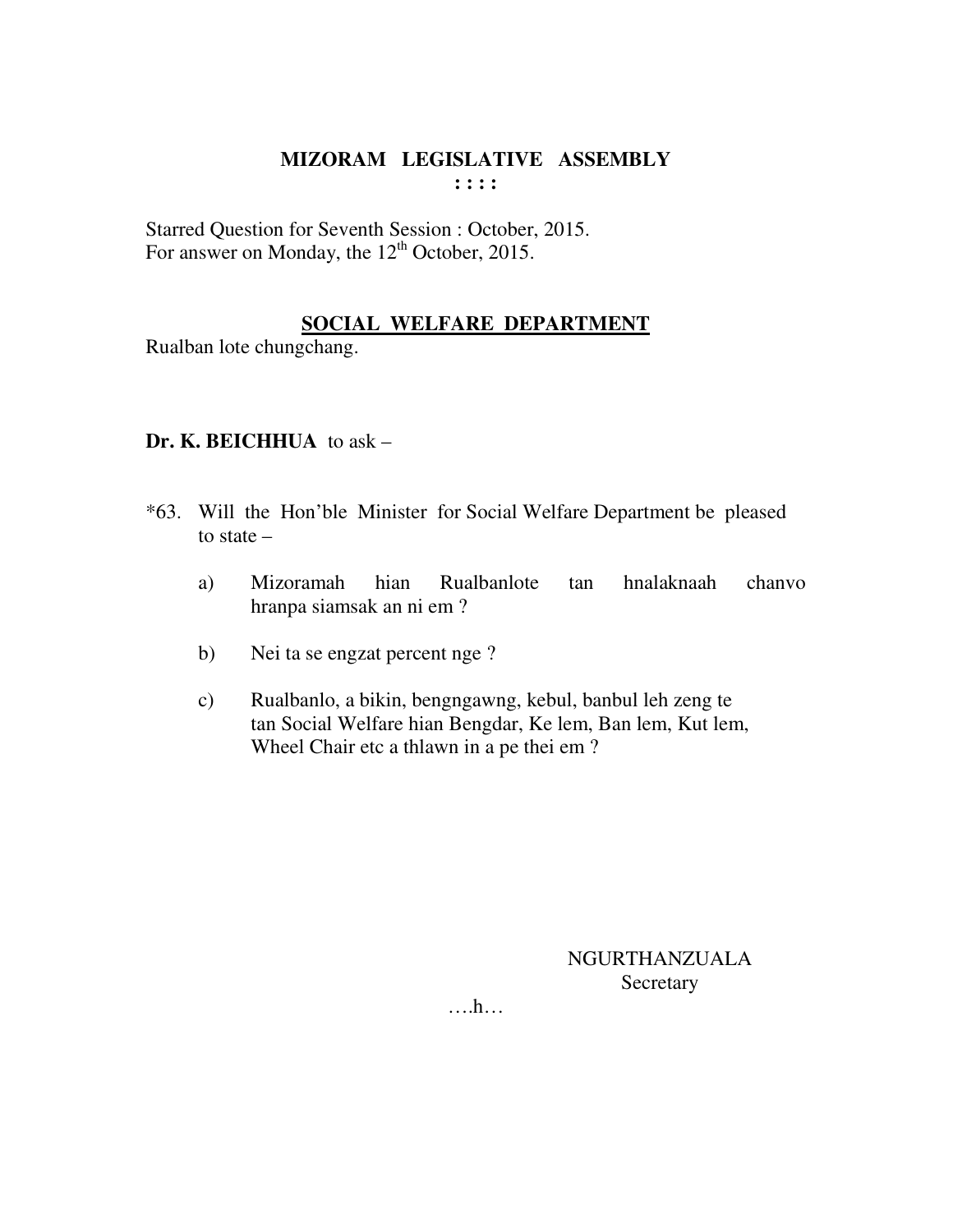Starred Question for Seventh Session : October, 2015. For answer on Monday, the 12<sup>th</sup> October 2015.

## **URBAN DEVELOPMENT & POVERTY ALLEVIATION DEPARTMENT**

Motor Parking Fee khawn chungchang.

## **Pu K. SANGTHUAMA** to ask -

- \*64. Will the Hon'ble Minister for Urban Development & Poverty Alleviation Department be pleased to state
	- a) Aizawl khawpuia motor parking fee khawn hi ennawn leh tumna a awm em ?
	- b) Tuna khawn dan hi min hrilh thei em ?

NGURTHANZUALA Secretary.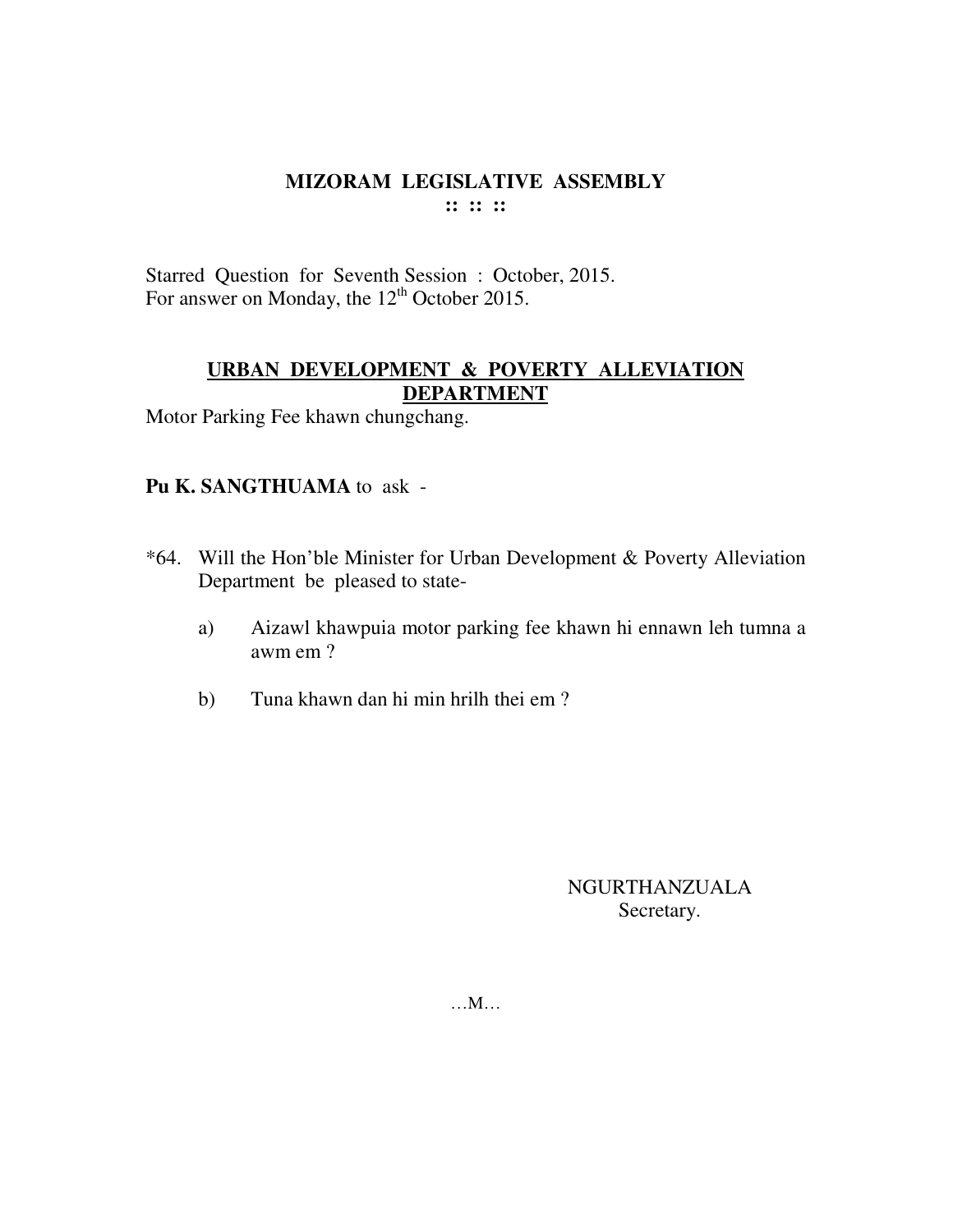**: : : :** 

Starred Question for Seventh Session : October, 2015. For answer on Monday, the 12<sup>th</sup> October, 2015.

#### **URBAN DEVELOPMENT & POVERTY ALLEVIATION DEPARTMENT**

Parking fee khawn chungchang

#### Pu LALRUATKIMA to ask -

- \*65. Will the Hon'ble Minister for Urban Development & Poverty Alleviation Department be pleased to state –
	- (a) AMC-in Aizawl khawpui chhungah engtik atangin nge parking fee hi a khawn tan?
	- (b) Parking fee atang hian engzat nge sum hmuh a nih tawh? A year wise-in?
	- (c) Parking fee atanga sum hmuhte hi eng atan nge hman a nih?

# NGURTHANZUALA **Secretary**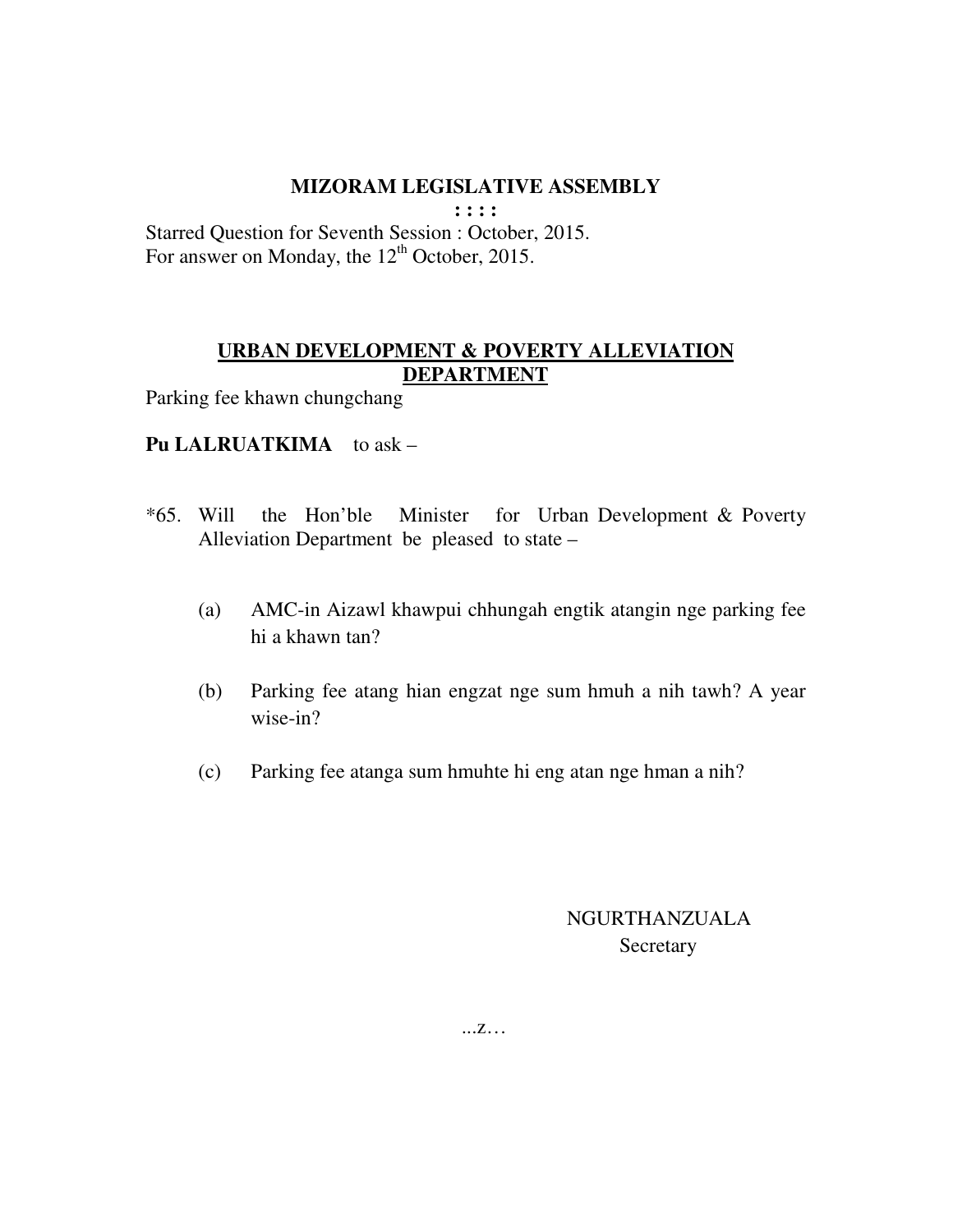Starred Question for Seventh Session : October, 2015. For answer on Monday, the 12<sup>th</sup> October 2015.

## **HOME DEPARTMENT**

Dan thar siam chungchang.

## **Pu LALRUATKIMA** to ask -

\*66. Will the Hon'ble Minister for Home Department be pleased to state-

- a) The Mizoram Maintenance of Household Register Dan siam tum a ni em ? Phungbawmah Central YMA sawm tum a ni em ?
- b) Household register siam tum anih chuan engchen nge hmalak anih tawh ?
- c) Engtikah nge Household Register hna hi thawh tan theih tum anih ?
- d) Engtik chhunga peihfel hman tura ruahman nge anih ?

## NGURTHANZUALA Secretary.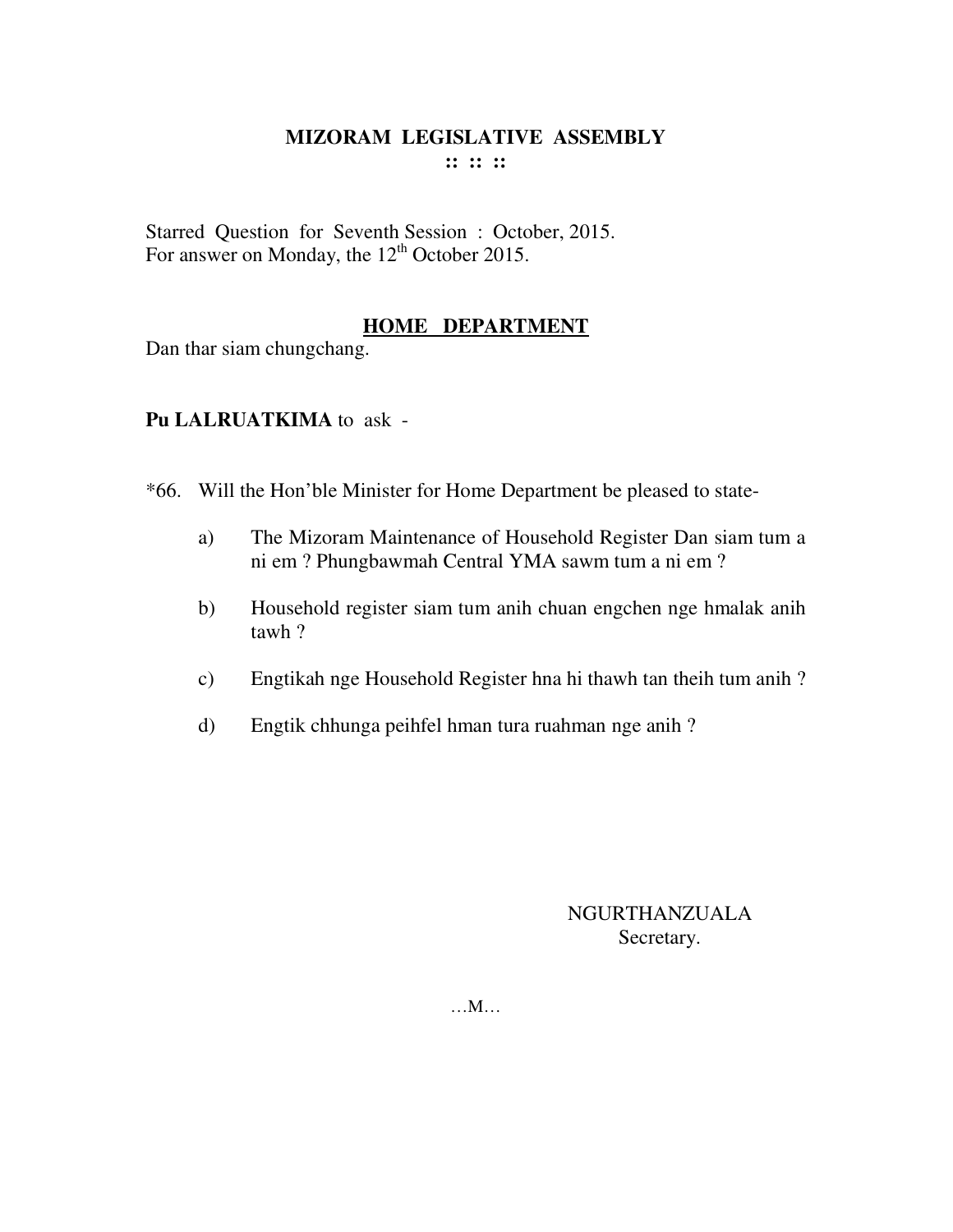**: : :** 

Starred Question for Seventh Session : October, 2015 For answer on Monday, the  $12<sup>th</sup>$  October, 2015

## **FISHERIES DEPARTMENT**

Sangha chi supply chungchang.

#### **Er. LALRINAWMA** to ask –

- \*67. Will the Hon'ble Minister for Fisheries Department be pleased to state –
	- (a) Kum 2014-2015 chhung leh tun kum kal mek chhung hian RKVY/NLUP scheme hnuai atangin Sangha chi (Common Carp Fish Seed) engzatnge supply anih ?
	- (b) Cheng engzat man nge ?
	- (c) Sangha chi pakhat engzat man nge ?
	- (d) Tute nge supply ?

 NGURTHANZUALA Secretary.

\*\*v\*\*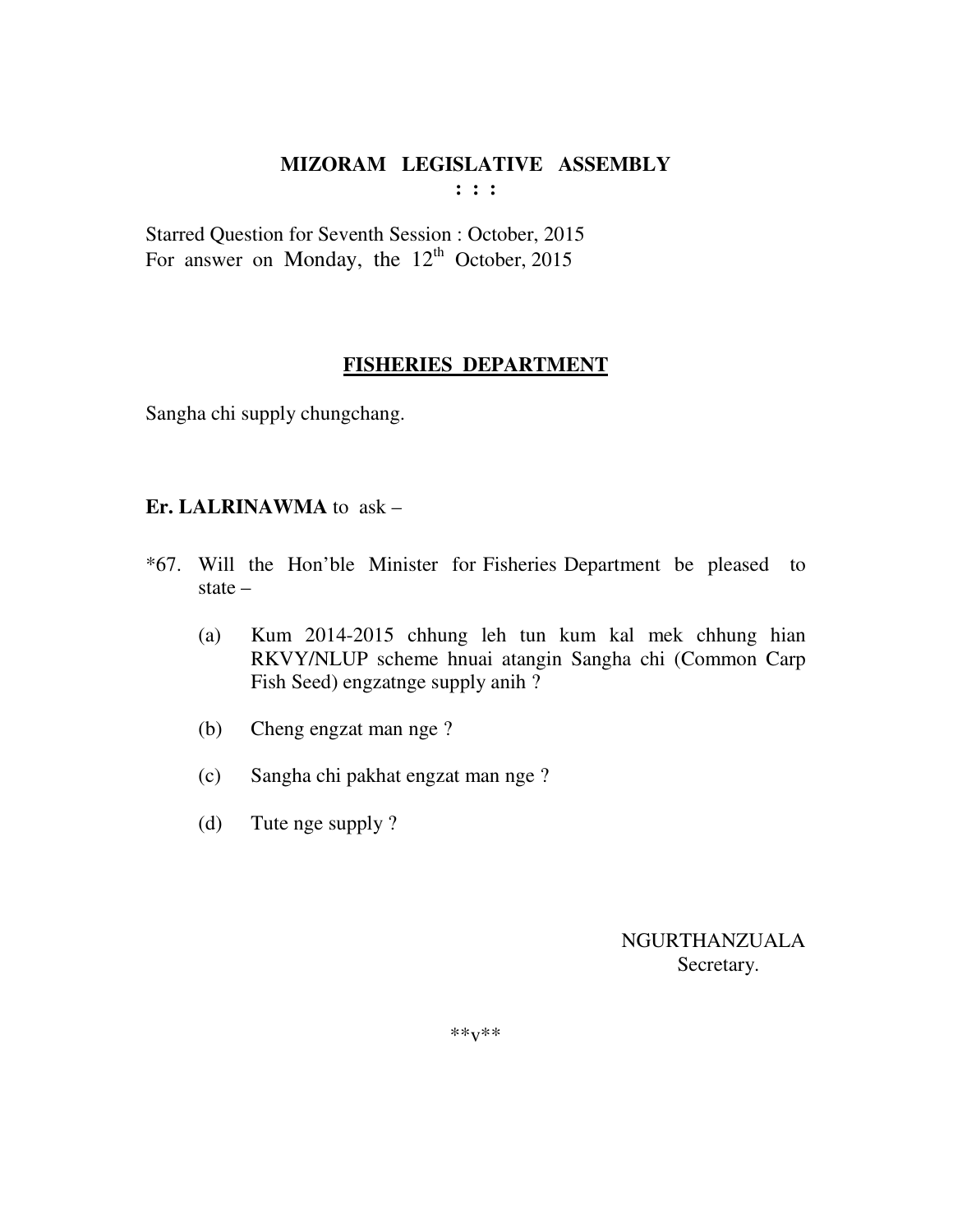Starred Question for Seventh Session : October, 2015 For answer on Monday, the  $12<sup>th</sup>$  October, 2015

# **HEALTH & FAMILY WELFARE DEPARTMENT**

Saiha Civil Hospital chungchang.

#### **Dr. K. BEICHHUA** to ask –

- \*68. Will the Hon'ble Minister for Health & Family Welfare Department be pleased to state –
	- a) Civil Hospital, Saiha sak mek hi tunge Contractor ?
	- b) Pawisa sanction amount cheng engzat nge ?
	- c) Hna hi engtik atan nge ? engtiknge zawh hun tur ?

 NGURTHANZUALA Secretary.

\*\*v\*\*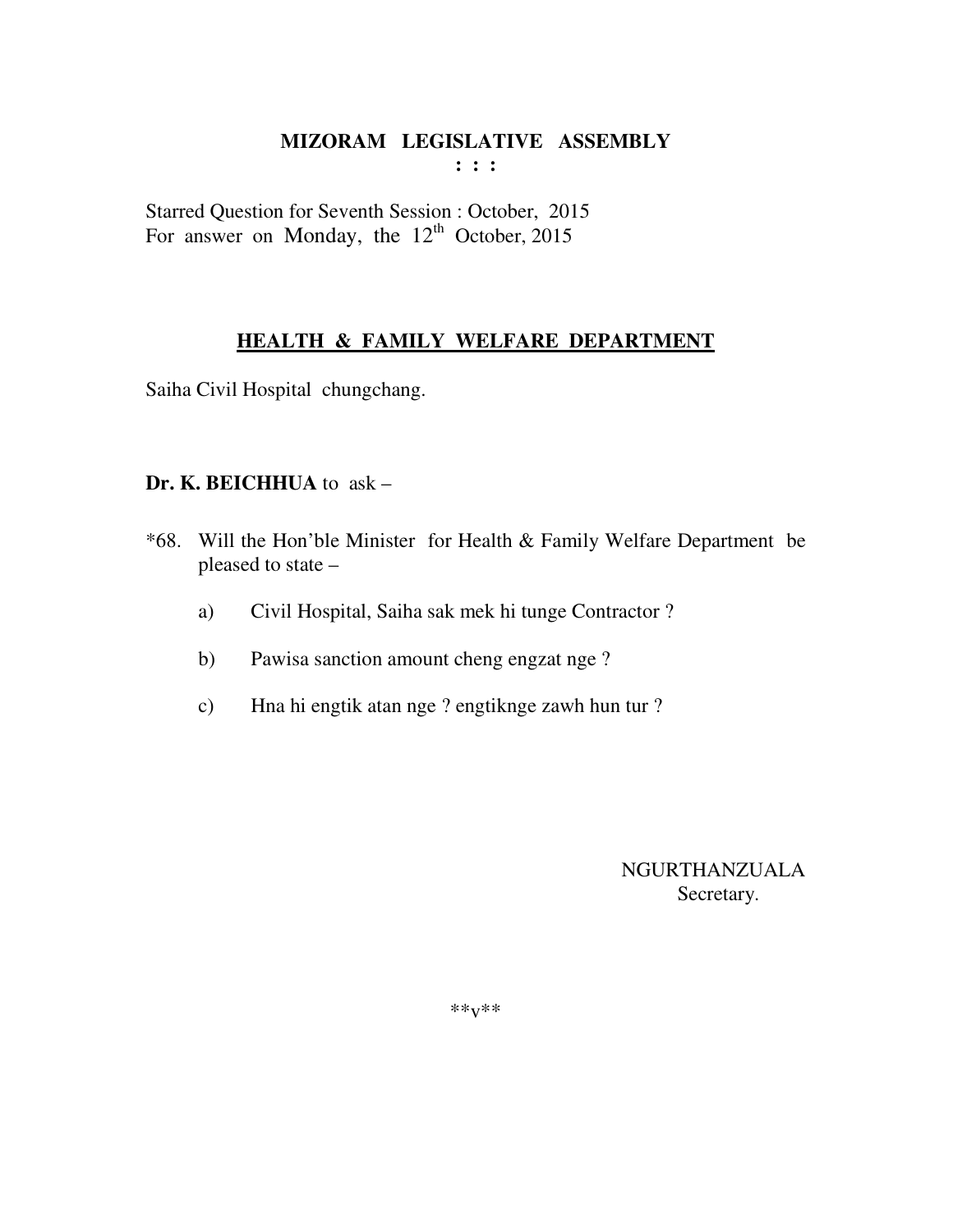Starred Question for Seventh Session : October, 2015. For answer on Monday, the 12<sup>th</sup> October, 2015.

## **HEALTH & FAMILY WELFARE DEPARTMENT**

Sairang damdawiin chungchang.

#### **Pu K. SANGTHUAMA** to ask –

- \*69. Will the Hon'ble Minister for Health & Family Welfare Department be pleased to state –
	- a) Sairang damdawiin sak that tumna a awm em ?
	- b) Awm ta se estimate siam chin engzatnge ?
	- c) Tunge contractor hming ?
	- d) Khum engzatnge ruahman a nih ?
	- e) Doctor leh thawktu dang engzatnge awm ?

## NGURTHANZUALA Secretary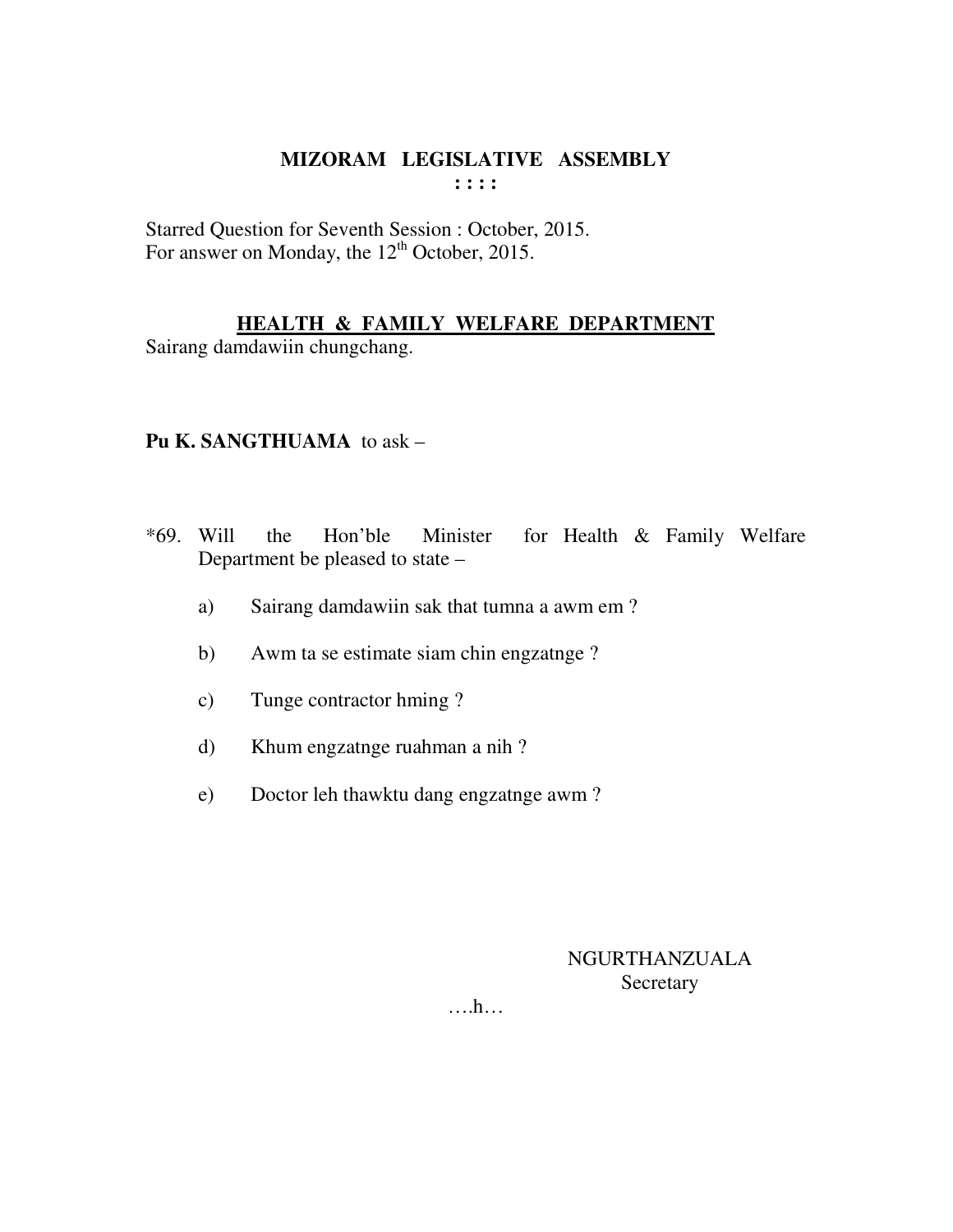Starred Question for Seventh Session : October, 2015. For answer on Monday, the 12<sup>th</sup> October, 2015.

## **TRADE & COMMERCE DEPARTMENT**

New Market sazawrhna building chungchang.

## **Er. LALRINAWMA** to ask –

- \*70. Will the Hon'ble Minister for Trade & Commerce Department be pleased to state –
	- a) New Market Aizawl Building (Sazawrhna) satu tur Contractor hi thlan a ni tawh em ?
	- b) Estimate engzatnge ?
	- c) Eng huna sak tan tur nge ?
	- d) Eng huna zawh tura ruahman nge anih ?

NGURTHANZUALA Secretary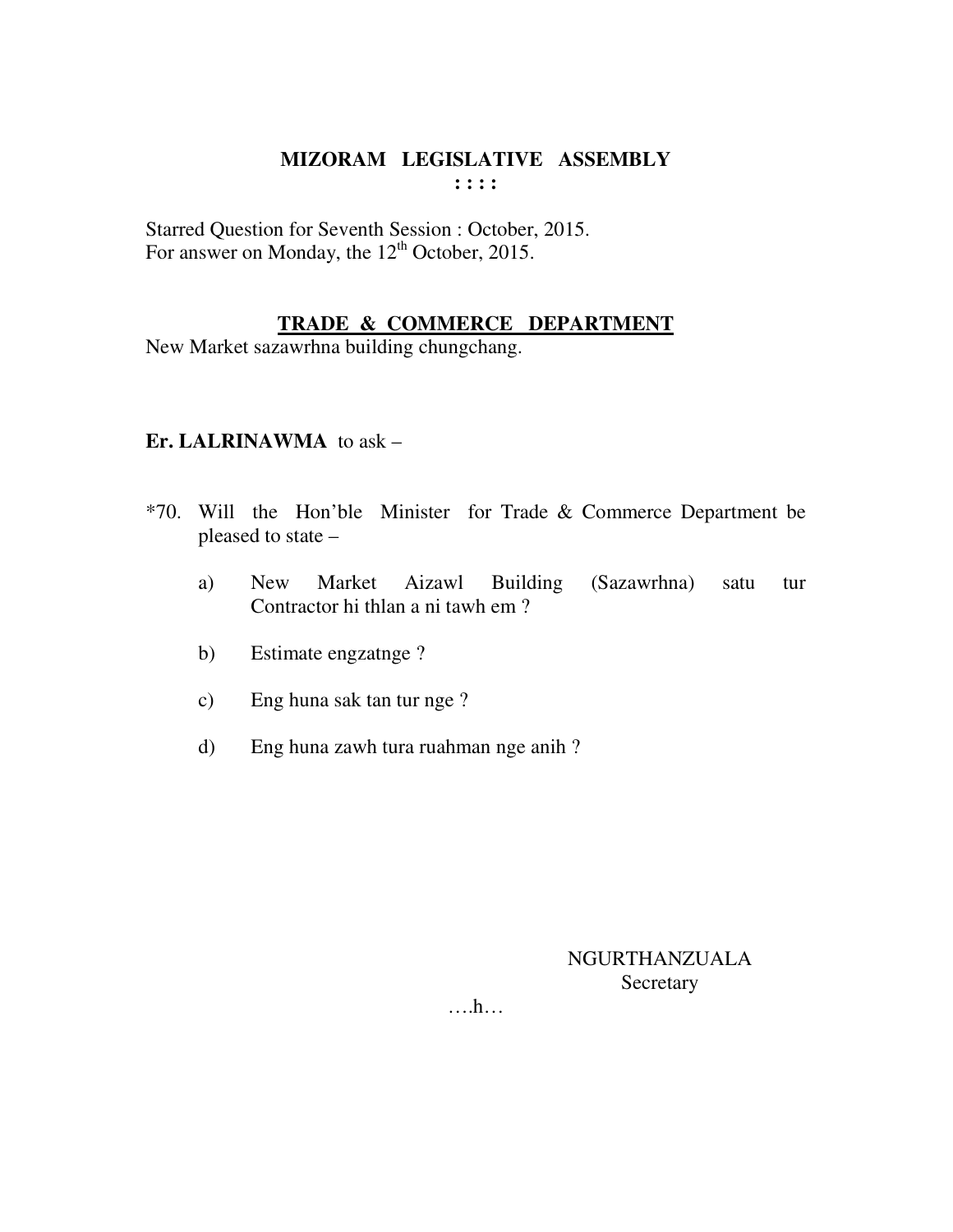**: : :** 

Starred Question for Seventh Session : October, 2015 For answer on Monday, the  $12<sup>th</sup>$  October, 2015

## **TOURISM DEPARTMENT**

Tourism Development chungchang.

## **Pu LALRUATKIMA** to ask –

- \*71. Will the Hon'ble Minister for Tourism Department be pleased to state –
	- (a) Mizoram Tourism Development Authority (MTDA)-din a ni tawh em ? Anih chuan engtikahnge din a nih a, vawi engzatnge an meeting tawh ?
	- (b) Ministry of Tourism atanga Tourism tih changtlunna tur lokalte MTDA kutah a lut thin em ? MTDA hnuaiah Executing Agency engzatnge awm ? Engte nge ?
	- (c) Kum 2009-2014 chhungin DoNER Ministry-in hmarchhak tana Perspective plan a siam 'Tourism Master Plan' a siam kha hman a
	- ni em ? A hmang lo anih chuan enge a hman loh chhan leh a aiah eng plan/policy nge hman anih ?
	- (d) Kum 2009-2014 chhung tho hian Ministry of Tourism duan "20Yrs Perspective Plan" kha hman/zawm a ni em ? Hman anih loh chuan engvang nge ?

 NGURTHANZUALA Secretary.

\*\*v\*\*